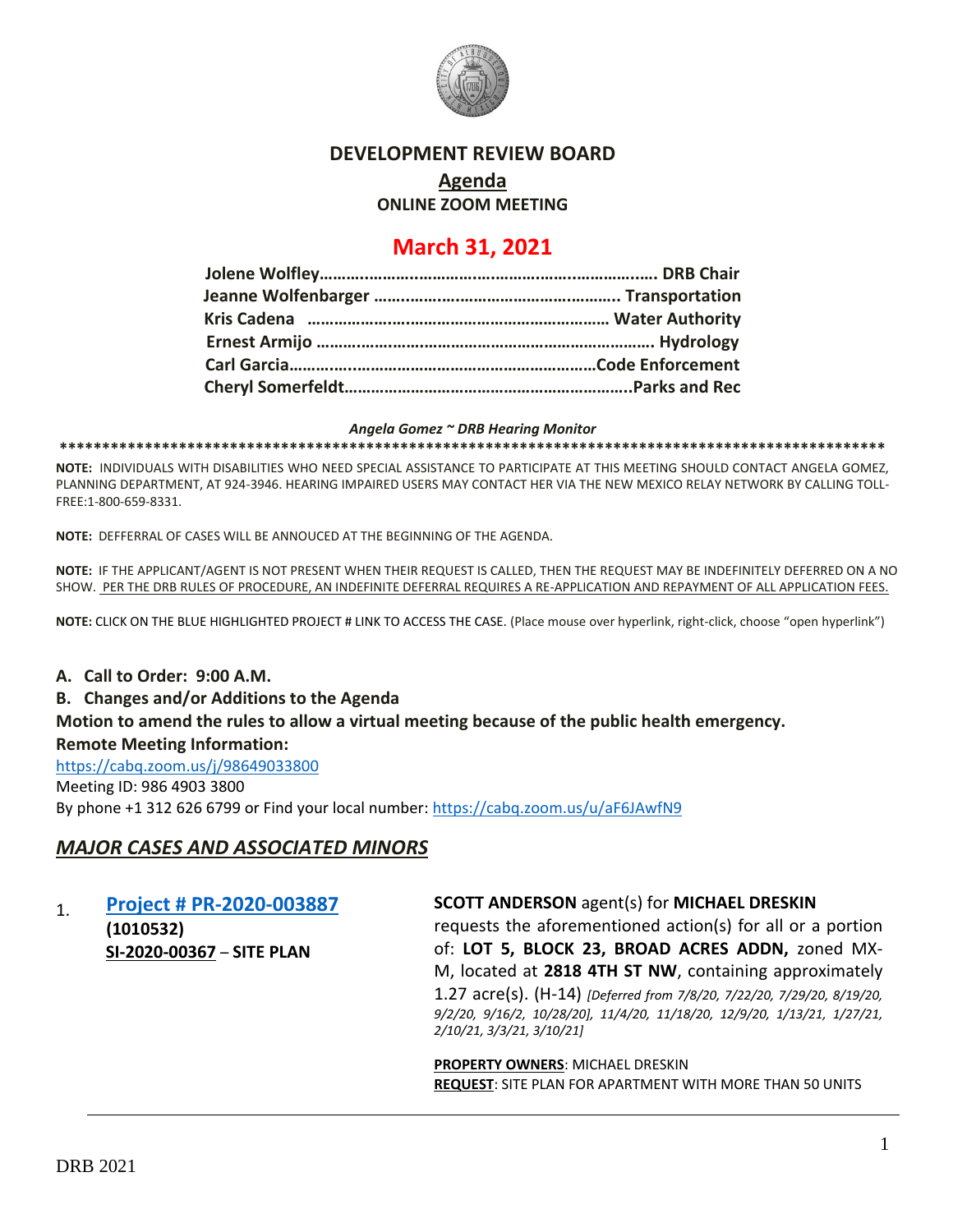| 2. | PR-2020-003887<br>SD-2021-00045 - AMENDMENT TO<br><b>INFRASTRUCTURE LIST</b>                                      | SBS CONSTRUCTION AND ENGINEERING, LLC agent for<br>MICHAEL DRESKIN request(s) the aforementioned action(s)<br>for all or a portion of Lot 1-A, 6, 7, 8, 9 & 10 BLOCK 2, CITY<br>REALTY CO.'S ADDITION NO. 1 zoned MX-M, located at<br>2818 4TH ST NW between PHOENIX AV NE and LA<br>POBLANA RD NW, containing approximately 1.2690 acre(s).<br>$(H-14)$            |
|----|-------------------------------------------------------------------------------------------------------------------|---------------------------------------------------------------------------------------------------------------------------------------------------------------------------------------------------------------------------------------------------------------------------------------------------------------------------------------------------------------------|
|    |                                                                                                                   | PROPERTY OWNERS: MICHAEL DRESKIN<br>REQUEST: TO AMEND TWO ITEMS ON THE INFRASTRUCTURE LIST<br>BASED ON SITE PLAN CHANGES; 1) CHANGE SIDEWALK FROM 8 TO 6<br>FEET WIDE ON PHOENIX NW 2) CHANGE DRIVE WAY FROM 26 FEET TO<br>13 FEET ON LA POBLANA RD NW                                                                                                              |
| 3. | PR-2020-003887<br>VA-2021-00077- SIDEWALK WAIVER                                                                  | <b>SCOTT ANDERSON</b> agent for MICHAEL DRESKIN request(s)<br>the aforementioned action(s) for all or a portion of Lot 1-A,<br>BLOCK 2, CITY REALTY CO.'S ADDITION NO. 1 zoned zoned<br>MX-M, located at 2818 4TH ST NW between PHOENIX AV<br>NE and LA POBLANA RD NW, containing approximately<br>1.2690 $\arccos 1$ . (H-14)                                      |
|    |                                                                                                                   | <b>PROPERTY OWNERS: MICHAEL DRESKIN</b><br><b>REQUEST:</b> TO WAIVE 8 FT SIDEWALK WIDTH TO ALLOW 6 FT SIDEWALK<br>ON PHOENIX AVE NW                                                                                                                                                                                                                                 |
| 4. | PR-2018-001579<br>SI-2021-00304 - SITE PLAN<br>SI-2021-00305 - SITE PLAN AMENDMENT<br>PS-2021-00040 - SKETCH PLAT | MODULUS ARCHITECTS INC. C/O ANGELA WILLIAMSON<br>agent for WINROCK PARTNERS LLC<br>requests the<br>aforementioned action(s) for all or a portion of: PARCEL Z<br>FINAL PLAT PARCEL Z AND TRACTS A, D, E, F-1, G & H,<br>zoned MX-H, located at 2100 LOUISIANA BLVD NW<br>INDIAN SCHOOL and I-40<br>between<br>containing<br>approximately $28.8654$ acre(s). (J-19) |
|    |                                                                                                                   | <b>PROPERTY OWNERS: WINROCK PARTNERS LLC</b><br>REQUEST: SITE PLAN FOR NEW PARK CONCEPT TO INCLUDE<br>WATERFEATURES, 2 INTERAL PAD SITES FOR FUTURE USERS, 2<br>BUILDINGS ALONG DILLARDS. PARK INCLUDES KIDS PLAYING AREA,<br>PATHS AND BRIDGES                                                                                                                     |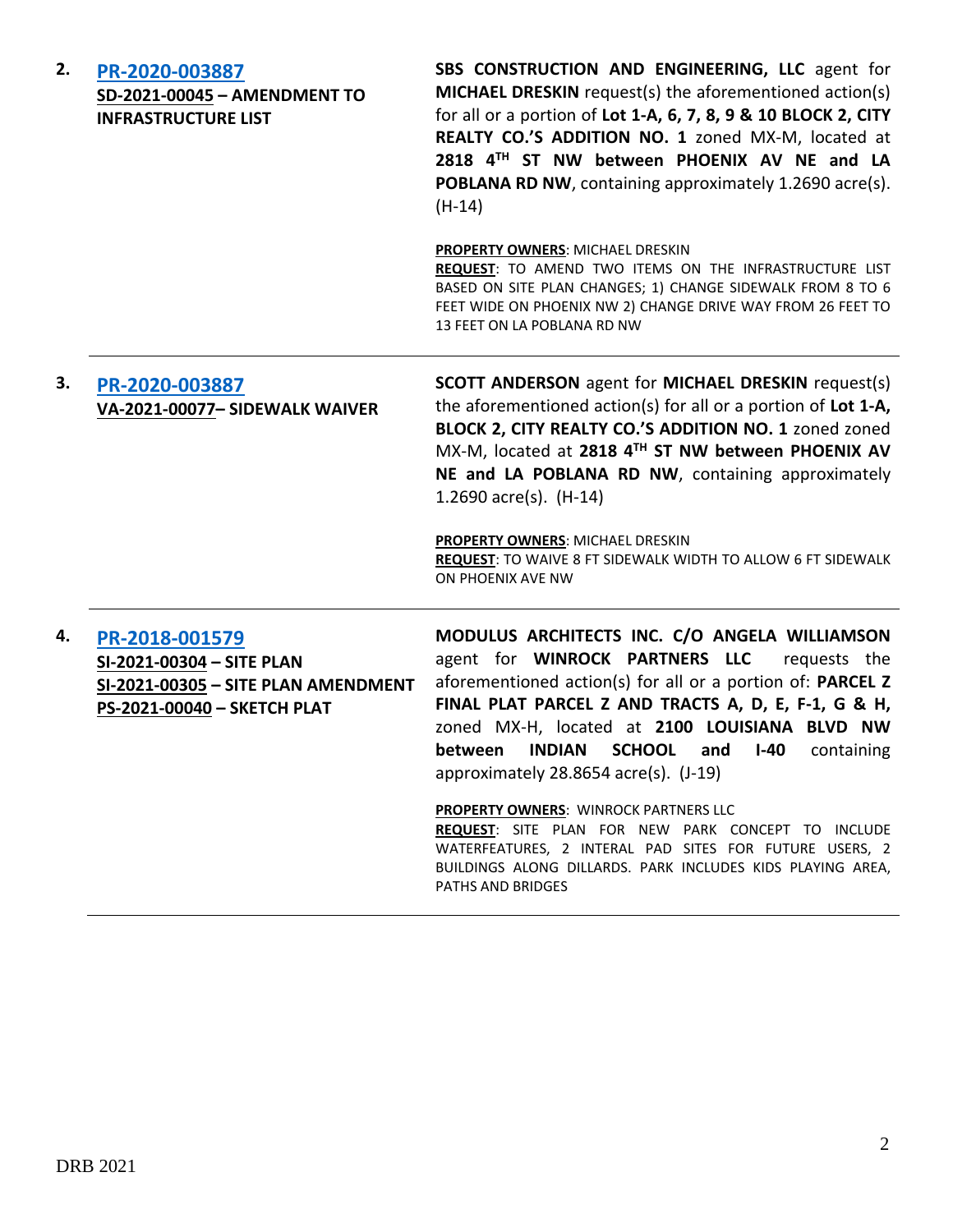| 5. | PR-2018-001579<br>SD-2021-00035 - PRELIMINARY/FINAL<br><b>PLAT</b> | MODULUS ARCHITECTS, INC C/O ANGELA WILLIAMSON,<br><b>CEO</b> agent for <b>WINROCK PARTNERS</b><br>request(s) the<br>aforementioned action(s) for all or a portion of: PARCEL Z<br>FINAL PLAT PARCEL Z AND TRACTS A, D, E, F, F-1, G & H,<br>WINROCK CENTER ADDITION zoned MX-H, located at 2100<br>LOUSIANA BLVD NE between INDIAN SCHOOL and I-40<br>containing approximately 28.86 acre(s). (J-19) [Deferred from<br>3/10/21 |
|----|--------------------------------------------------------------------|--------------------------------------------------------------------------------------------------------------------------------------------------------------------------------------------------------------------------------------------------------------------------------------------------------------------------------------------------------------------------------------------------------------------------------|
|    |                                                                    | <b>PROPERTY OWNERS: SUN CAPITAL HOTELS. OWNERS; WINROCK</b><br><b>PARTNERS</b><br><b>REQUEST: PRELIMINARY PLAT FOR WINROCK TOWN CENTER FOR A</b><br>NEW HOTEL - APPROXIMATELY 149 ROOMS ENCOMPASSING +/-<br>80,000 SQ FT                                                                                                                                                                                                       |

## *MAJOR CASES*

| 6. | PR-2018-001579<br>SI-2020-01477 - SITE PLAN AMENDMENT<br>VA-2020-00469 - WAIVER TO IDO | DEKKER/PERICH/SABATINI request(s) the aforementioned<br>action(s) for all or a portion of: PARCEL A-1-A-1-B SUBD<br>PLAT TRS A-1-A-1-A & A-1-A-1-B WINROCK CENTER ADDN,<br>PARCEL A-2 AND A-3 PLAT OF PARCELS A-1 THRU A-3 &<br>PARCEL C-2A WINROCK CENTER ADDN + PARCEL C-2A1<br>SUBD PLAT PARCEL C-2A1 & C-2A2 WINROCK CENTER<br>ADDN, PARCEL E1A WINROCK CENTER ADDITION, PARCEL |
|----|----------------------------------------------------------------------------------------|-------------------------------------------------------------------------------------------------------------------------------------------------------------------------------------------------------------------------------------------------------------------------------------------------------------------------------------------------------------------------------------|
|    |                                                                                        | D1A WINROCK CENTER ADDN REPLAT OF PARCEL D1<br>WINROCK CENTER ADDN AND PARCEL A-1-A-1-A-1-A<br>WINROCK CENTER ADDITION, zoned MX-H, zoned MX-M<br>at 7500 INDIAN SCHOOL RD, containing<br>located<br>approximately 83 acre(s). $(J-19)$ [Deferred from $1/13/21$ , $2/10/21$ ,<br>3/3/21, 3/17/21                                                                                   |
|    |                                                                                        | <b>PROPERTY OWNERS: DARIN SAND, WINROCK PARTNERS LLC</b><br><b>REQUEST:</b> A MAJOR AMENDMENT TO THE APPROVED SITE<br>DEVELOPMENT PLAN FOR WINROCK TOWN CENTER TO FACILITATE THE<br>DEVELOPMENT OF A NEW 199 UNIT MULTI-FAMILY DEVELOPMENT FOR<br>A VACANT LOT AT 7500 INDIAN SCHOOL.                                                                                               |
| 7. | PR-2020-004757<br>SI-2021-00307 - SITE PLAN<br>(sketch plat 12-9-20)                   | KIMLEY-HORN agent for MACRITCHIE<br>requests the<br>aforementioned action(s) for all or a portion of TRACT C48<br>AND C49, TOWN OF ATRISCO GRANT, zoned NR-BP,<br>located on VOLCANO RD between CENTRAL AVE and<br><b>BRISTOL ST</b> containing approximately 9.59 acre(s). (K-9)                                                                                                   |
|    |                                                                                        | PROPERTY OWNERS: JUANITA GARCIA GONZALEZ<br>REQUEST: REVIEW OF PROPOSED RV STORAGE FACILITY ON 9.59 ACRE<br>SITE LOCATED AT THE NORTHWEST CORNER OF CENTRAL AVE AND<br><b>VOLCANO RD</b>                                                                                                                                                                                            |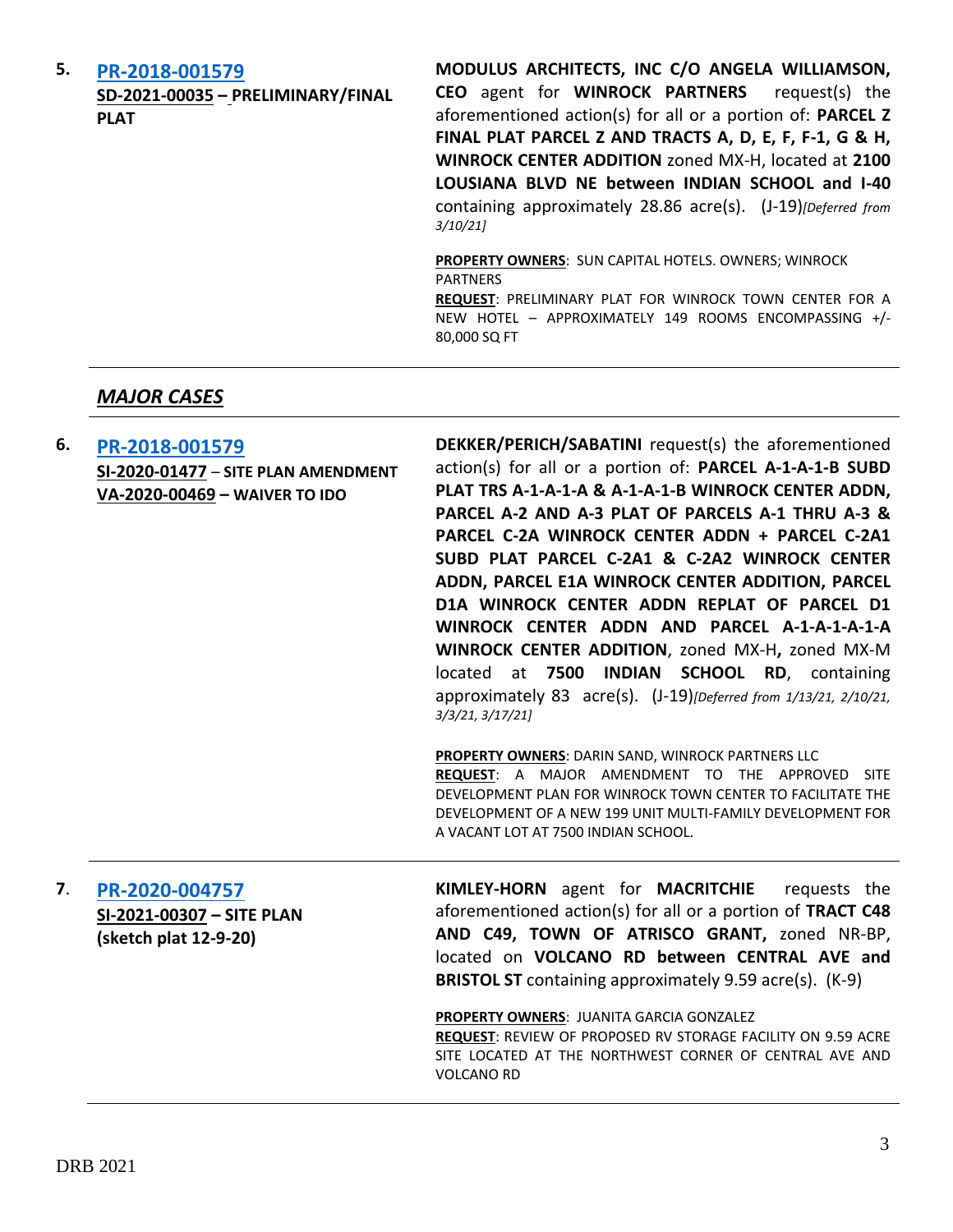| 8.  | PR-2020-003658<br>SD-2021-00040 - VACATION OF RIGHT-<br><b>OF-WAY</b><br>SD-2021-00043 - VACATION OF PUBLIC<br><b>EASEMENT</b> | <b>ISAACSON &amp; ARFMAN, INC.</b> agent for CRP-GREP<br>OVERTURE ANDALUCIA OWNER, LLC<br>requests the<br>aforementioned action(s) for all or a portion of: TRACT 4,<br>NORTH ANDALUCIA AT LA LUZ, zoned PD, located on<br>TRACT 4 between ANTEQUERA RD NW and MIRANDELA ST<br>NW containing approximately 7.7007 acre(s). (E-12)<br>PROPERTY OWNERS: SILVER LEAF VENTURES LLC                                                                                                                                                                                                                                   |
|-----|--------------------------------------------------------------------------------------------------------------------------------|------------------------------------------------------------------------------------------------------------------------------------------------------------------------------------------------------------------------------------------------------------------------------------------------------------------------------------------------------------------------------------------------------------------------------------------------------------------------------------------------------------------------------------------------------------------------------------------------------------------|
|     |                                                                                                                                | REQUEST: VACATION OF PUBLIC RIGHT-OF-WAY AND PUBLIC UTILITY<br>EASEMENT TO MATCH REVISED PROPERTY LINE OF TRACT 4 PER<br>SKETCH PLAT PS-2021-00028, CORRECTING DISCREPANCY BETWEEN<br>PLATTED LIMITS OF PUBLIC RIGHT-OF-WAY AND THE CONSTRUCTED<br>PUBLIC ROADWAY.                                                                                                                                                                                                                                                                                                                                               |
| 9.  | PR-2020-002761<br>SI-2021-00255 - SITE PLAN AMENDMENT                                                                          | <b>CONSENSUS</b><br><b>PLANNING</b><br>INC.<br>agent<br>for<br><b>LEGACY</b><br>DEVELOPMENT & MANAGEMENT, LLC request(s) the<br>aforementioned action(s) for all or a portion of LOTS 8-A &<br>23-A BLOCK 26 TRACT A UNIT B, NORTH ALBUQUERQUE<br>ACRES zoned NR-BP and MX-L, located at 6501 EAGLE<br>ROCK AVE NE between SAN PEDRO DR NE and LOUISIANA<br>BLVD NE, containing approximately 5.6759 acre(s). (C-18)<br>PROPERTY OWNERS: LEGACY DEVELOPMENT & MANAGEMENT, LLC<br>REQUEST: MAJOR AMENDMENT TO REMOVE LOT 8-A FROM PRIOR SITE<br>PLAN APPROVAL<br>** TO BE DEFERRED TO APRIL 14TH, 2021.           |
| 10. | PR-2020-002761<br>SI-2021-00256 - SITE PLAN                                                                                    | <b>PLANNING</b><br><b>CONSENSUS</b><br>INC.<br>agent<br>for<br><b>LEGACY</b><br>DEVELOPMENT & MANAGEMENT, LLC request(s) the<br>aforementioned action(s) for all or a portion of LOTS 8-A &<br>23-A BLOCK 26 TRACT A UNIT B, NORTH ALBUQUERQUE<br>ACRES zoned MX-L, located at 6700 & 6716 MODESTO AVE<br>NE between SAN PEDRO DR NE and LOUISIANA BLVD NE,<br>containing approximately 4.7885 acre(s). (C-18)<br>PROPERTY OWNERS: LEGACY DEVELOPMENT & MANAGEMENT, LLC<br>REQUEST: SITE PLAN FOR 120-UNIT MULTI-FAMILY RESIDENTIAL<br><b>DEVELOPMENT</b><br>** TO BE DEFERRED TO APRIL 14 <sup>TH</sup> , 2021. |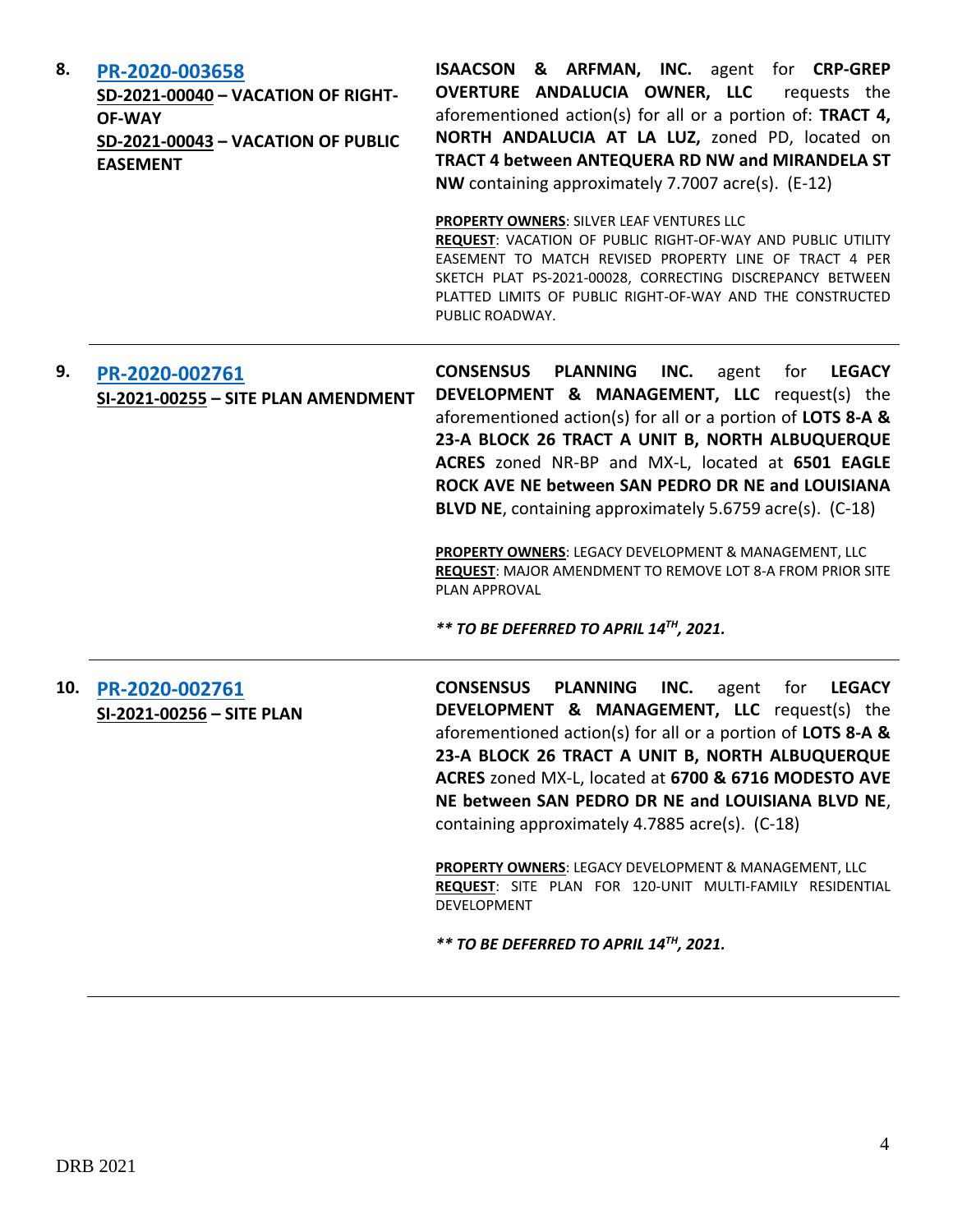**11. [PR-2021-005210](http://data.cabq.gov/government/planning/DRB/PR-2021-005210/DRB%20Submittals/PR-2021-005210_March_31,%202021/Application/) SI-2021-00303 – SITE PLAN (1010536) CONSENSUS PLANNING INC./CHRIS GREEN, PLA, ASLA**  agent for **ALBUQUERQUE DEPARTMENT OF MUNICIPAL DEVELOPMENT/PATRICK MONTOYA, DIRECTOR** requests the aforementioned action(s) for all or a portion of **C3A, WESTLAND NORTH,** zoned PC, located at **1801 ARROYO VISTA BLVD NW between 118T ST and 1801 ARROYO VISTA BLVD NW** containing approximately 81.2 acre(s). (J-7 & 8) **PROPERTY OWNERS**: CITY OF ALBUQUERQUE **REQUEST**: ADDITION OF A SIXTH ATHLETIC FIELD AS PART OF PHASE 2 OF THE ALBUQUERQUE REGIONAL SPORTS COMPLEX **12. [PR-2020-003443](http://data.cabq.gov/government/planning/DRB/PR-2020-003443/DRB%20Submittals/PR-2021-003443_Mar_10_2021/Application/DRB%20PP%20Consensus%20PR-2020-003443%20SD-2021-00027%20signed%20copy.pdf) SD-2021-00027– PRELIMINARY PLAT (sketch plat 3-4-20) CONSENSUS PLANNING INC.** agent for **HOLLY PARTNERS LLC** request(s) the aforementioned action(s) for all or a portion of: **20A-1, PARADISE NORTH** zoned MX-L, located on **UNSER BLVD NW between BANDELIER DR NW and McMAHON BLVD NW** containing approximately 19.01 acre(s). (A-11)*[Deferred from 3/10/21]* **PROPERTY OWNERS**: HOLLY PARTNERS LLC **REQUEST**: SUBDIVIDE EXISTING LOT INTO 9 NEW LOTS AND PROVIDE REQUIRED PUBLIC INFRASTRUCTURE *\*\* AGENT REQUESTS DEFERRAL TO APRIL 14TH, 2021.* **13. [PR-2020-004820](http://data.cabq.gov/government/planning/DRB/PR-2020-004820/DRB%20Submittals/) (1003119) SI-2020-001468** – **SITE PLAN CONSENSUS PLANNING INC.** agent(s) for **MOUNTAIN CLASSIC REAL ESTATE** request(s) the aforementioned action(s) for all or a portion of: **TRACT 4-B1, HOME DEVELOPMENT ADDITION** zoned MX-M located at **25 HOTEL CIRCLE NE between LOMAS BLVD and INTERSTATE 40**, containing approximately 5.043 acre(s). (K-21)*[Deferred from 1/13/21, 2/3/21, 2/24/21, 3/10/21]* **PROPERTY OWNERS**: AMERSTONE INVESTMENTS LLC **REQUEST**: SITE PLAN FOR CONVERSION OF HOTEL TO MULTI-FAMILY RESIDENTIAL USE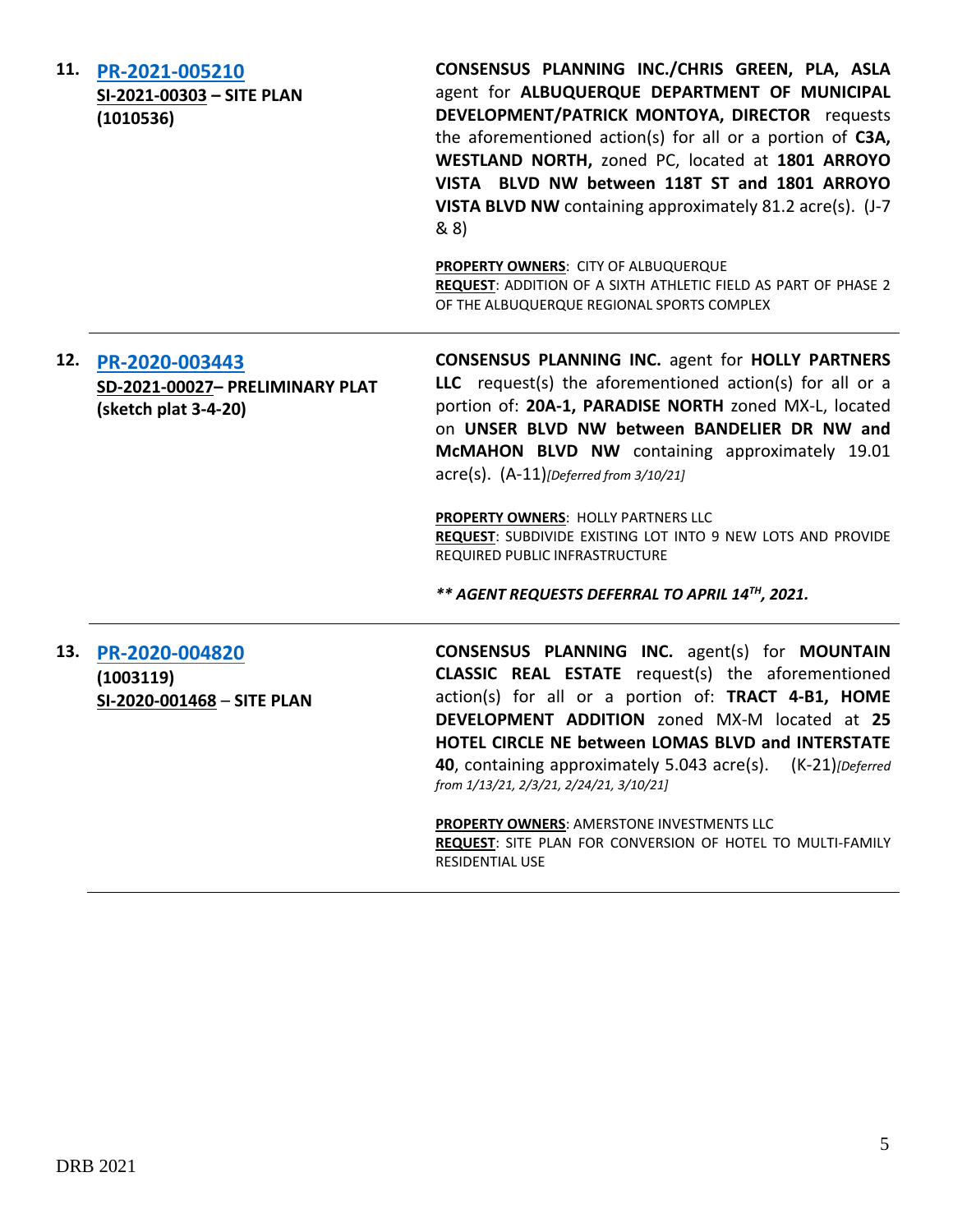| 14. | PR-2020-004475<br>SI-2021-00254 - SITE PLAN                                  | JOE SLAGLE, ARCHITECT agent for CURTIS PINO request(s)<br>the aforementioned action(s) for all or a portion of LOT 21,<br>TRACT 2 BLOCK 9 UNIT 3, NORTH ALBUQUERQUE ACRES<br>zoned MX-L, located at 7413 HOLLY AVE NE between<br>LOUISIANA and WYOMING, containing approximately<br>1.0031 $\arccos 1$ (C-19)                                                                                                                                                                                                                                                                                                                                                                                                                                                                  |
|-----|------------------------------------------------------------------------------|--------------------------------------------------------------------------------------------------------------------------------------------------------------------------------------------------------------------------------------------------------------------------------------------------------------------------------------------------------------------------------------------------------------------------------------------------------------------------------------------------------------------------------------------------------------------------------------------------------------------------------------------------------------------------------------------------------------------------------------------------------------------------------|
|     |                                                                              | PROPERTY OWNERS: CURTIS AND REBECCA PINO<br>REQUEST: 4,800 SQ FT DENTAL OFFICE AT GROUND LEVEL WITH 1000<br>SQ FT MEETING ROOM AT UPPER FLOOR. 3800 SQ FT OF LEASE SPACE<br>ALSO INCLUDED.                                                                                                                                                                                                                                                                                                                                                                                                                                                                                                                                                                                     |
|     |                                                                              | ** TO BE DEFERRED TO APRIL 14 <sup>TH</sup> , 2021.                                                                                                                                                                                                                                                                                                                                                                                                                                                                                                                                                                                                                                                                                                                            |
| 15. | PR-2020-004748<br>SD-2021-00028 - VACATION OF PUBLIC<br><b>RIGHT OF WAY</b>  | TIM SOLINSKI requests the aforementioned action(s) for all<br>or a portion of BLK 1A GARCIA ESTATE & REMAINING<br>PORTION SE CORNER, 58 4 ARMIJO BROS ADDN LOTS 58<br>TO 61 & LOTS P & Q, LTS 7 THR 12 BLK C MANDELL<br>BUSINESS ADDN EXC ELY PORT INCLUDED W/PAR ADJ<br>CONT 0.1731 AC M/L OR 7,540 SQ FT M/L, *62 4 ARMIJO<br>BROS ADDN LTS 62, 63 & 64 & LTS R, S & T & ALLEY ADJ LT<br>and LTS 1-5 ALL LT 6 EXC A SELY PORTION BLK C OF THE<br>MANDELL BUSINESS AND RESIDENCE ADDN AND AN<br>UNPLATTED STRIP OF LD W OF AND ADJ THERE TO CONT<br>0.4627 AC M/L OR 20,155 SQ FT M/L zoned MX-FB-UD,<br>located at ONE CIVIC PLAZA/400 MARQUETTE between<br><b>MARQUETTE and TIJERAS</b> containing approximately 2.2273<br>acre(s). (J-14) [Deferred from 3/10/21, 3/17/21] |
|     |                                                                              | PROPERTY OWNERS: BERNALILLO COUNTY<br><b>REQUEST: DEDICATE ADDITIONAL RIGHT OF WAY</b>                                                                                                                                                                                                                                                                                                                                                                                                                                                                                                                                                                                                                                                                                         |
| 16. | PR-2020-004024<br>SD-2021-00029 - PRELIMINARY PLAT<br>(sketch plat 10-14-20) | CSI - CARTESIAN SURVEYS INC. agent for DIAMOND TAIL<br><b>REALTY, LLC</b> request(s) the aforementioned action(s) for all<br>or a portion of: TRACTS H-5, VENTURA RANCH zoned MX-<br>M , located on UNIVERSE BLVD NW between PASEO DEL<br>NORTE NW and<br>PARADISE BLVD NW<br>containing<br>approximately 8.7797 acre(s). (B-10)[Deferred from 3/10/21]                                                                                                                                                                                                                                                                                                                                                                                                                        |
|     |                                                                              | PROPERTY OWNERS: DIAMOND TAIL REALTY, LLC<br><b>REQUEST: REPLAT 5 LOTS INTO 6</b>                                                                                                                                                                                                                                                                                                                                                                                                                                                                                                                                                                                                                                                                                              |

## *MINOR CASES*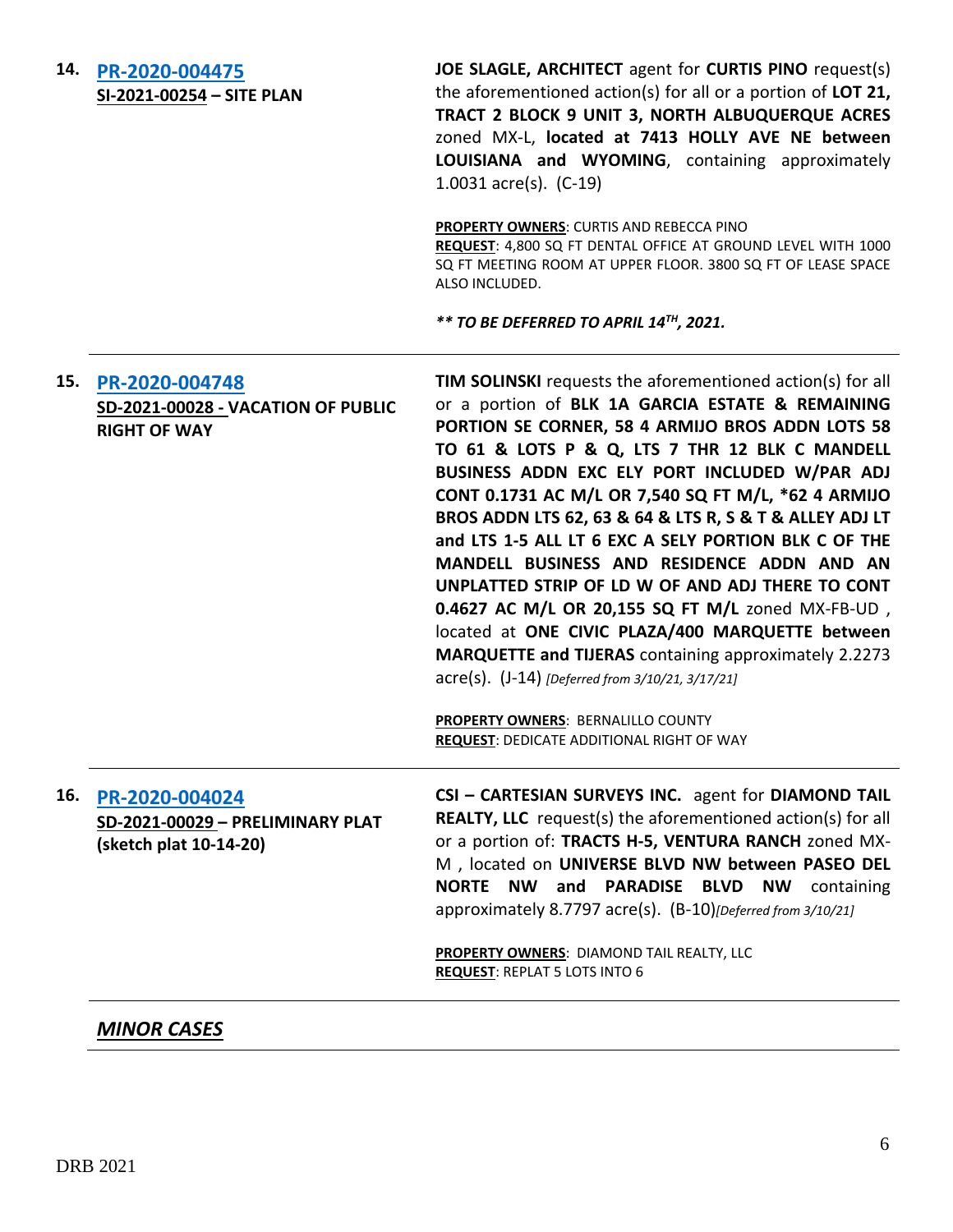| 17. | PR-2021-004964<br>SD-2021-00048 - PRELIMINARY/FINAL<br><b>PLAT</b><br>SD-2021-00049 - VACATION OF PUBLIC<br><b>EASEMENT</b><br>(Sketch plat 1/27/21) | CSI - CARTESIAN SURVEY'S INC. agent for WESTWAY<br>HOMES request(s) the aforementioned action(s) for all or a<br>portion of LOTS 1 & 2 BLOCK 12 UNIT 3B, MESA DEL SOL<br>MONTAGE zoned PC, located on O'KEEFE AVE between<br>WITKIN ST SE and STRYKER RD SE, containing<br>approximately 0.2231 acre(s). (S-16)<br>PROPERTY OWNERS: CORAZON DEL MESA 3B LLC and MARIA M<br><b>GREGORY</b><br>REQUEST: LOT LINE ADJUSTMENT CREATING TWO LOTS FROM TWO |
|-----|------------------------------------------------------------------------------------------------------------------------------------------------------|------------------------------------------------------------------------------------------------------------------------------------------------------------------------------------------------------------------------------------------------------------------------------------------------------------------------------------------------------------------------------------------------------------------------------------------------------|
|     |                                                                                                                                                      | <b>EXISTING LOTS</b>                                                                                                                                                                                                                                                                                                                                                                                                                                 |
| 18. | PR-2020-004941<br>SD-2021-00051 - VACATION OF PRIVATE<br><b>EASEMENT</b>                                                                             | CSI - CARTESIAN SURVEY'S INC. agent for ARTHUR<br>SALAS/CITY OF<br><b>ALBUQUERQUE</b><br>request(s)<br>the<br>aforementioned action(s) for all or a portion of LOTS 16-P1<br>and 17-P1 BLOCK 1, LAS MARCADAS SUBDIVISION zoned<br>R-ML, located on JILL PATRICIA AVE NW between MARNA<br>LYNN AVE NW and YVONNE MARIE DR NW, containing<br>approximately 0.3402 acre(s). (C-12)                                                                      |
|     |                                                                                                                                                      | PROPERTY OWNERS: ARTHUR SALAS/CITY OF ALBUQUERQUE<br>REQUEST: VACATION OF PRIVATE TEMPORARY BLANKET DRAINAGE<br>EASEMENT FOR LOT 17-P1 OF LAS MARCADAS AS PART OF A FINAL<br>PLAT SUBMISSION TO CREATE 1 NEW LOT AND DEDICATE ADDITIONAL<br>DRAINAGE RIGHT-OFWAY FROM 3 EXISTING LOTS                                                                                                                                                                |
|     | 19. PR-2021-004941<br>SD-2021-00044 -PRELIMINARY/FINAL<br><b>PLAT</b><br>(Sketch plat 1/20/21)                                                       | CSI - CARTESIAN SURVEY'S INC. agent(s) for ARTHUR<br><b>SALAS</b> requests the aforementioned action(s) for all or a<br>portion of LOTS 16-P1 and 17-P1, BLOCK 1, LAS<br>MARCADAS SUBDIVISION zoned R-ML, located at 9223 JILL<br>PATRICIA NW between MARNA LYNN AVE and YVONNE<br><b>MARIE DR.</b> containing approximately 0.2918 acre(s). (C-12)<br>[Deferred from 3/17/21]                                                                       |
|     |                                                                                                                                                      | <b>PROPERTY OWNERS: LINDA A &amp; ARTHUR SALAS</b><br>REQUEST: LOT LINE ADJUSTMENT FOR TWO EXISTING LOTS INTO TWO<br><b>NEW LOTS</b>                                                                                                                                                                                                                                                                                                                 |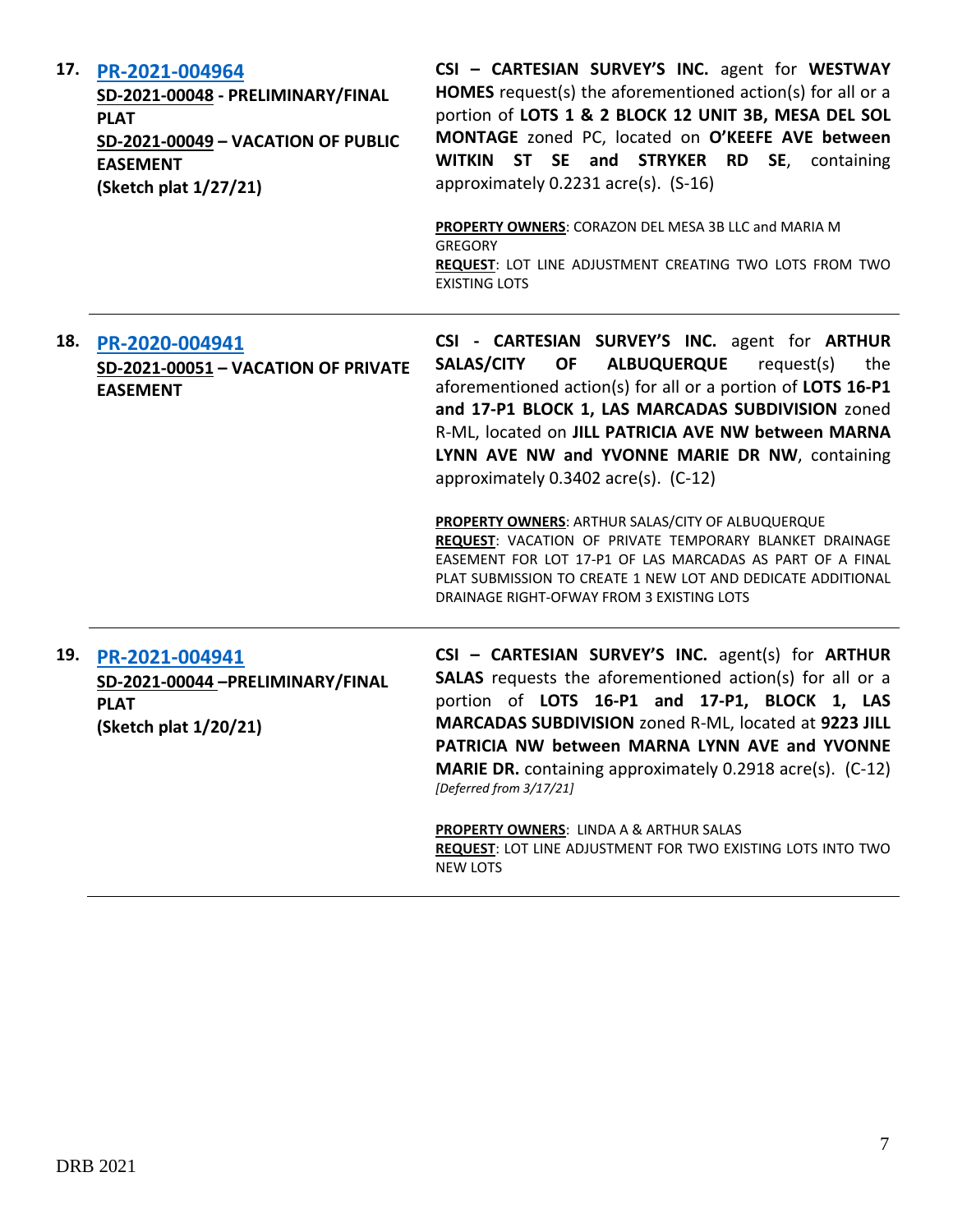#### **20. [PR-2019-002761](http://data.cabq.gov/government/planning/DRB/PR-2019-002761/DRB%20Submittals/PR-2019-002761_Mar_31_2021/Application/Plat%20Submittal%20Combined-2.pdf)**

**SD-2021-00053 – PRELIMINARY/FINAL PLAT SD-2019-00056-VACATION OF PUBLIC EASEMENT SD-2019-00055 - VACATION OF PUBLIC EASEMENT SD-2021-00054 – VACATION OF PUBLIC**  **CSI - CARTESIAN SURVEY'S INC.** agent for **FAIZEL KASSEM C/O KASSAM LAND ACQUISITION 9 LLC** request(s) the aforementioned action(s) for all or a portion of **B-A, 11 & 12 BLOCK 26 NAA, TR. A, UNIT B** zoned NR-BP, **located on MODESTO AVE between OBSIDIAN ST NE and SAN PEDRO DR NE**, containing approximately 13.5 acre(s). (C-18)

**PROPERTY OWNERS**: FAIZEL KASSEM C/O KASSAM LAND ACQUISITION 9 LLC **REQUEST**: SUBDIVIDE EXISTING 3 LOTS INTO 1 INDIVIDUAL LOT, VACATE EASEMENTS, GRANT EASEMENTS AND DEDICATE RIGHT-OF-WAY

### **21. [PR-2019-002976](http://data.cabq.gov/government/planning/DRB/PR-2019-002976/DRB%20Submittals/)**

**EASEMENT**

**SD-2020-00210 – PRELIMINARY/FINAL PLAT VA-2020-00447 – SIDEWALK WAIVER (Sketch plat 10/23/19)**

**CSI – CARTESIAN SURVEYS, INC.** agent(s) for **BEELING ARMIJO** requests the aforementioned action(s) for all or a portion of: **LOT 9, EASTERLY PORTION OF 20 FT LOT 8 AND PORTION OF LOT 10, BLOCK 2, SANDIA MANOR** zoned R-1D, located at **17400 HILLDALE RD NE between HILDALE RD NE and CAMINO DE LA SIERRA NE**, containing approximately 0.5108 acre(s). (K-23) *{Deferred from 12/9/2, 1/13/210, 1/27/21, 2/3/21, 2/24/21, 3/17/21]*

**PROPERTY OWNERS**: BEELING ARMIJO

**REQUEST**: SUBDIVIDE LOTS, ELIMINATE INTERIOR LOT LINES OF 3 EXISTING LOTS CREATING ONE NEW LOT, DEDICATE EASEMENTS

*\*\* AGENT REQUESTS DEFERRAL TO APRIL 14TH, 2021.*

## **22. [PR-2019-002765](http://data.cabq.gov/government/planning/DRB/PR-2019-002765/DRB%20Submittals/) VA-2021-00010 – SIDEWALK WAIVER**

**CSI – CARTESIAN SURVEY'S INC.** agent(s) for **RED SHAMROCK 4, LLC** requests the aforementioned action(s) for all or a portion of: **LOT 9, COORS PAVILION,** zoned NR-C, located at **5801 ST JOSEPHS DR NW**, containing approximately 14.1982 acre(s). (G-11)*[Deferred from 2/3/21, 2/24/21, 3/10/21, 3/17/21]*

**PROPERTY OWNERS**: RED SHAMROCK 4, LLC **REQUEST**: WAIVER FROM SIDEWALK REQUIREMENTS UNTIL DEVELOPMENT OF SUBDIVIDED LOTS 8 & 9 OF COORS PAVILION, LOT BY LOT

*\*\* AGENT REQUESTS DEFERRAL TO APRIL 7 TH, 2021.*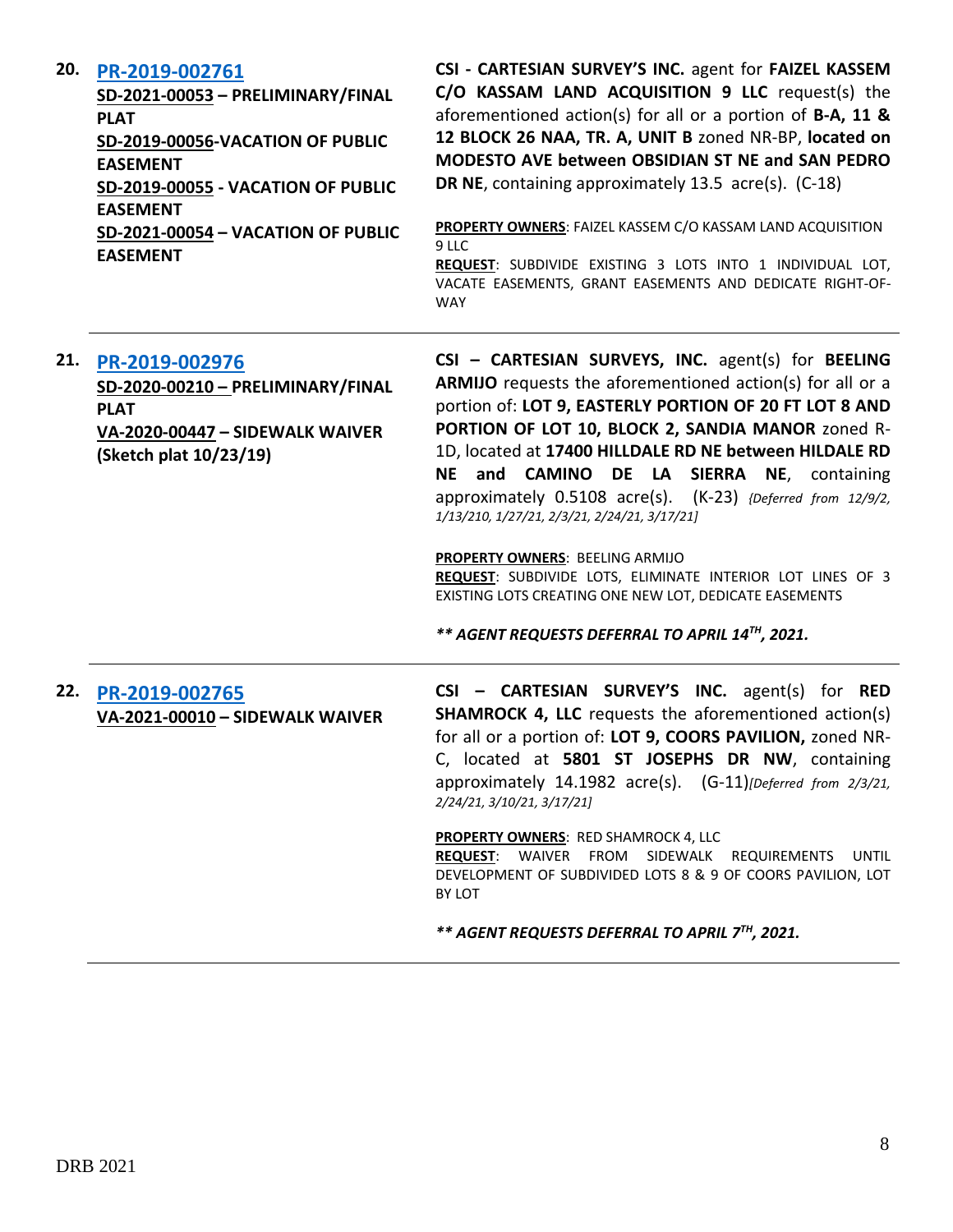| 23. | PR-2019-002765<br>SD-2020-00218 - PRELIMINARY/FINAL<br><b>PLAT</b>                                    | <b>RED SHAMROCK</b> requests the aforementioned action(s) for<br>all or a portion of: LOTS 8A, 8B, 9A, 9B, 9C, zoned NR-C,<br>located on ST. JOSEPHS DR NW between ATRISCO DR NW<br>and COORS BLVD NW, containing approximately 14.5<br>acre(s). (G-11)(Deferred from 12/16/20, 1/6/21, 1/27/21, 2/3/21, 2/24/21,<br>3/10/21, 3/17/21]<br><b>PROPERTY OWNERS: RED SHAMROCK</b><br>REQUEST: SUBDIVIDE 2 EXISTING LOTS INTO 5 LOTS<br>** AGENT REQUESTS DEFERRAL TO APRIL 7TH, 2021. |
|-----|-------------------------------------------------------------------------------------------------------|------------------------------------------------------------------------------------------------------------------------------------------------------------------------------------------------------------------------------------------------------------------------------------------------------------------------------------------------------------------------------------------------------------------------------------------------------------------------------------|
| 24. | PR-2020-004548<br>SD-2021-00052 - PRELIMINARY/FINAL<br><b>PLAT</b><br>VA-2021-00071 - SIDEWALK WAIVER | ANN CADIER KIM & PATRICK J. MAGEE request the<br>aforementioned action(s) for all or a portion of LOT 27 $\&$<br>LOT 28, VOLCANO CLIFFS SUBDIVISION zoned R-1D,<br>located at 6201 & 6205 PAPAGAYO NW between<br>ALDERETE and PETROGLYPHS/NATIONAL MONUMENT,<br>containing approximately 0.5493 acre(s). (D-10)<br>PROPERTY OWNERS: ANN CADIER KIM & PATRICK J. MAGEE<br>REQUEST: PRELIMINARY/FINAL PLAT, SIDEWALK WAIVER                                                          |
| 25. | PR-2019-002609<br>SD-2020-00217 - PRELIMINARY/FINAL<br><b>PLAT</b>                                    | ARCH + PLAN LAND USE CONSULTANTS agent(s) for JAB RE<br><b>INVESTMENTS LLC</b> request(s) the aforementioned action(s)<br>for all or a portion of: LOT 14, FLORAL GARDENS, zoned R-<br>1, located at 2454 ROSE NW between FLORAL RD and<br><b>SARITA AVE, containing approximately 0.4117 acre(s). (H-</b><br>13)[Deferred from 12/16/20, 1/27/21, 2/24/21]<br><b>PROPERTY OWNERS: JABRE INVESTMENTS LLC</b><br>REQUEST: CREATE 2 LOTS FROM 1 EXITING LOT                          |
| 26. | PR-2019-002604<br>VA-2021-00041 - SIDEWALK WIDTH<br><b>WAIVER</b>                                     | ARCH + PLAN LAND USE CONSULTANTS agent(s) for 4SP<br>request(s) the aforementioned action(s) for all or a portion<br>of: 261-A, TOWN OF ATRISCO, zoned NR-C, located at 6030<br>ILIFF RD between COORS BLVD and ESTANCIA DR,<br>containing approximately 4-4844 acre(s). (H-11)[Deferred from<br>2/24/21, 3/10/21]                                                                                                                                                                 |
|     |                                                                                                       | <b>PROPERTY OWNERS: 4SP HOTELS LLC</b><br>REQUEST: WAIVER OF 1 FOOT TO THE REQUIRED 5 FOOT MINUMUM<br>SIDEWALK WIDTH                                                                                                                                                                                                                                                                                                                                                               |